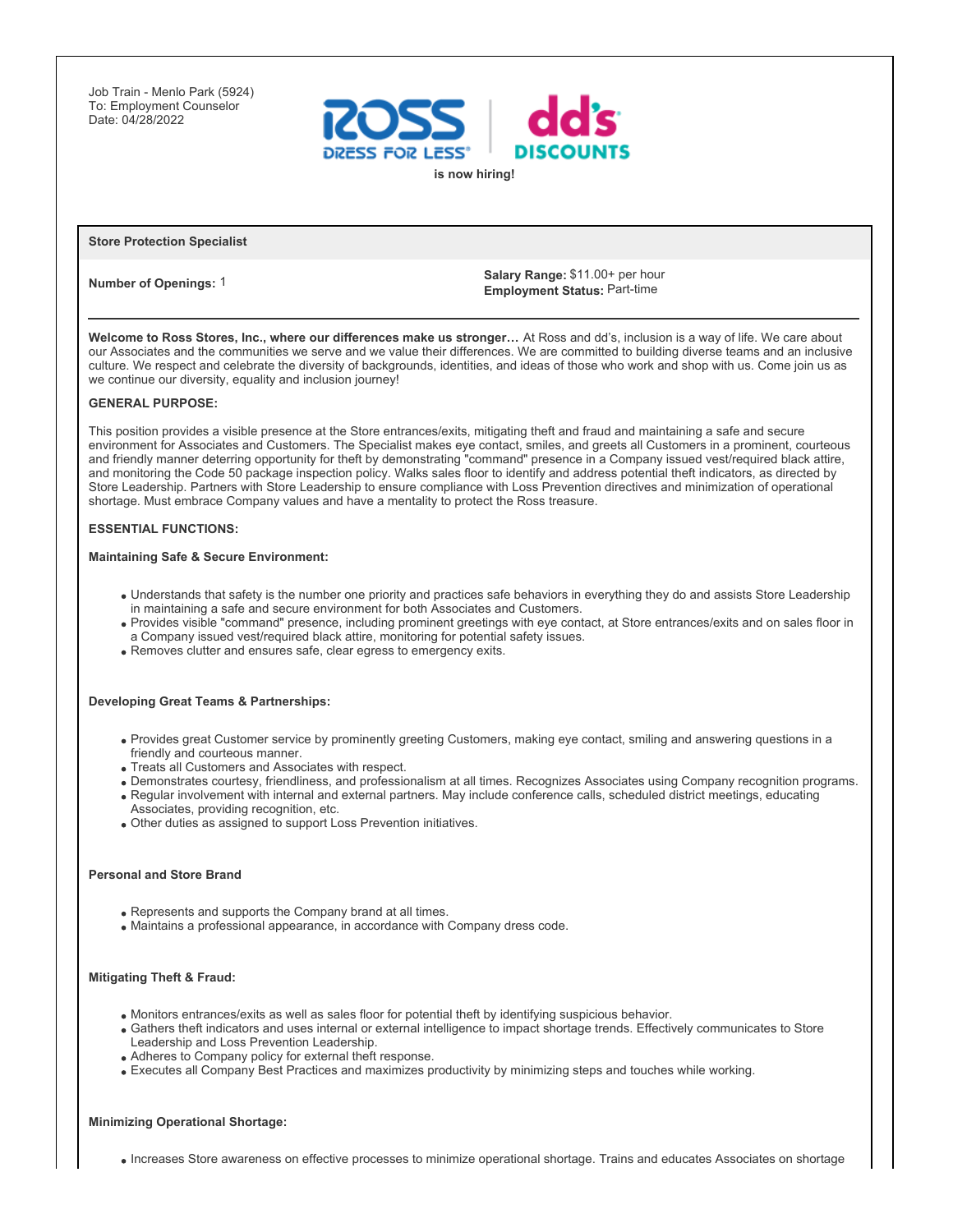reduction initiatives.

Observes and validates proper checkout procedures for Customers and Associates.

## **COMPETENCIES:**

- Manages Work Processes
- Business Acumen
- Plans, Aligns & Prioritizes
- Builds Talent
- Collaborates
- Leading by Example
- Communicates Effectively
- Ensures Accountability & Execution

## **QUALIFICATIONS AND SPECIAL SKILLS REQUIRED:**

- High School education or equivalent required, AA degree preferred.
- One year retail supervisor experience or similar training preferred.
- One year loss prevention/security training preferred.
- Active Security Guard License preferred
- Ability to work effectively in a fast-paced environment.
- Strong communication skills.
- Demonstrated ability to build and maintain relationships with the Store team.
- Excellent Customer service skills.
- Proven ability to effectively resolve conflict.
- Must be able to comply with all applicable federal and state laws and regulations for security positions, including but not limited to, additional background screening, physical examination, fingerprinting and/or drug and alcohol testing.

#### **PHYSICAL REQUIREMENTS/ADA:**

- Consistent timeliness and regular attendance.
- Ability to spend up to 100% of working time standing, walking, and moving around the Store.
- Must be able to raise or lower objects more than 25 lbs., from one level to another (includes upward pulling).
- Must be able to regularly bend, stoop, or crouch (frequency and duration will vary per daily business need).
- Certain assignments may require other qualifications and skills.

## **SUPERVISORY RESPONSIBILITIES:**

None

## **DISCLAIMER**

This job description is a summary of the primary duties and responsibilities of the job and position. It is not intended to be a comprehensive or all-inclusive listing of duties and responsibilities. Contents are subject to change at management's discretion.

Ross is an equal employment opportunity employer. We consider individuals for employment or promotion according to their skills, abilities and experience. We believe that it is an essential part of the Company's overall commitment to attract, hire and develop a strong, talented and diverse workforce. Ross is committed to complying with all applicable laws prohibiting discrimination based on race, color, religious creed, age, national origin, ancestry, physical, mental or developmental disability, sex (which includes pregnancy, childbirth, breastfeeding and medical conditions related to pregnancy, childbirth or breastfeeding), veteran status, military status, marital or registered domestic partnership status, medical condition (including cancer or genetic characteristics), genetic information, gender, gender identity, gender expression, sexual orientation, as well as any other category protected by federal, state or local laws.

## [Apply Here For Job Posting](https://jobs.rossstores.com/search/jobdetails/store-protection-specialist/d0f16f52-3920-40d6-a915-54a87cd96a62?utm_campaign=ey&utm_medium=job_board&utm_source=ey)

# **Ross: About Us**

Over the past 30+ years, Ross Stores, Inc. has grown from a six-store chain into a \$16 billion, Fortune 500 Company. Our business model is resilient. By keeping costs low and offering exciting brands, we deliver value to our customers. Our unique off-price model enables us to continue opening new stores across the country, outpacing traditional retailers for three years running.

> Please contact Ernst & Young at 866-834-5115 with any questions. Thank you for your assistance. We appreciate you sending qualified applicants to our stores and facilities.